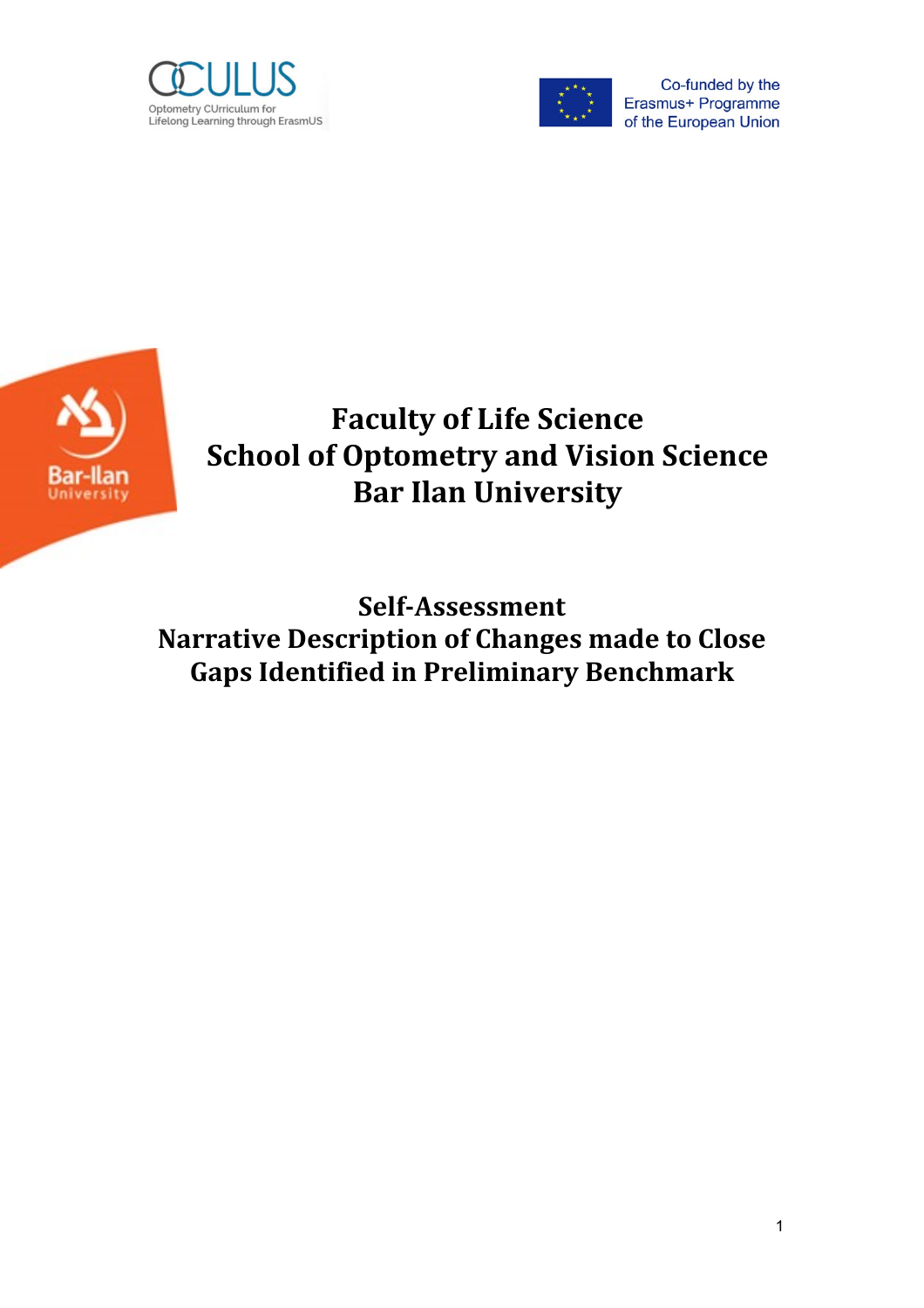



#### **Introduction**

According to estimates from the World Health Organization, approximatively 80% of global blindness is avoidable. Screening is essential to detect and remedy vision problems early on, and in many regions optometrists are the primary providers of this service. High prevalence of avoidable blindness and vision impairment are recognized as important public health concerns in India and Israel. One of the barriers that prevents these two countries from achieving better eye care for their citizens is a shortage of well-trained optometrists.

To address this situation, a new project led by a consortium of educators from optometry schools in Europe is looking to improve and reform existing curricula of optometric education in India and Israel to raise it to a high-standard level using the European Diploma in Optometry as a benchmark.

OCULUS (**O**ptometry **CU**rriculum for **L**ifelong learning through Erasm**US**) will employ a three-pillar strategy to reform optometric education in India and Israel. Amongst other objectives, the project will also facilitate mobility between the regions.

ECOO's Accreditation Scheme for the European Diploma of Optometry allows for either a full accreditation process or benchmarking for those schools which do not want to undertake the full accreditation scheme but want to find out how their course aligns with the Diploma. In the Oculus project the benchmarking process will be used at the outset to identify gaps in the knowledge and competency base of the programmes in the Indian and Israeli partners and at the end of the project to repeat the process to demonstrate the alignment of the courses.

### **The Structure of Optometry and Optometric Education in Israel with Specific Reference to Bar Ilan**

In Israel, the law recognising optometry dates back to 1991. In 1993 programmes for optometry were established in Bar Ilan University and Hadassah Academic College. As a University Bar Ilan awards Bachelor, Masters and PhD degrees. The programme is regulated by the Ministry of Education which is responsible for approval of the course. The course is four years duration, and the academic year begins in September.

Graduates have to undertake a written and practical examination which is run by the Ministry of Health but is administered by the Israeli College of Optometry through a panel of two optometrists and two ophthalmologists. There does not appear to be any 'formal' timing/structure to this pre-registration process, which can be taken at any point after graduating with a BSc Optometry. The value of the examination was questioned with pass rates varying from 18% - 90%.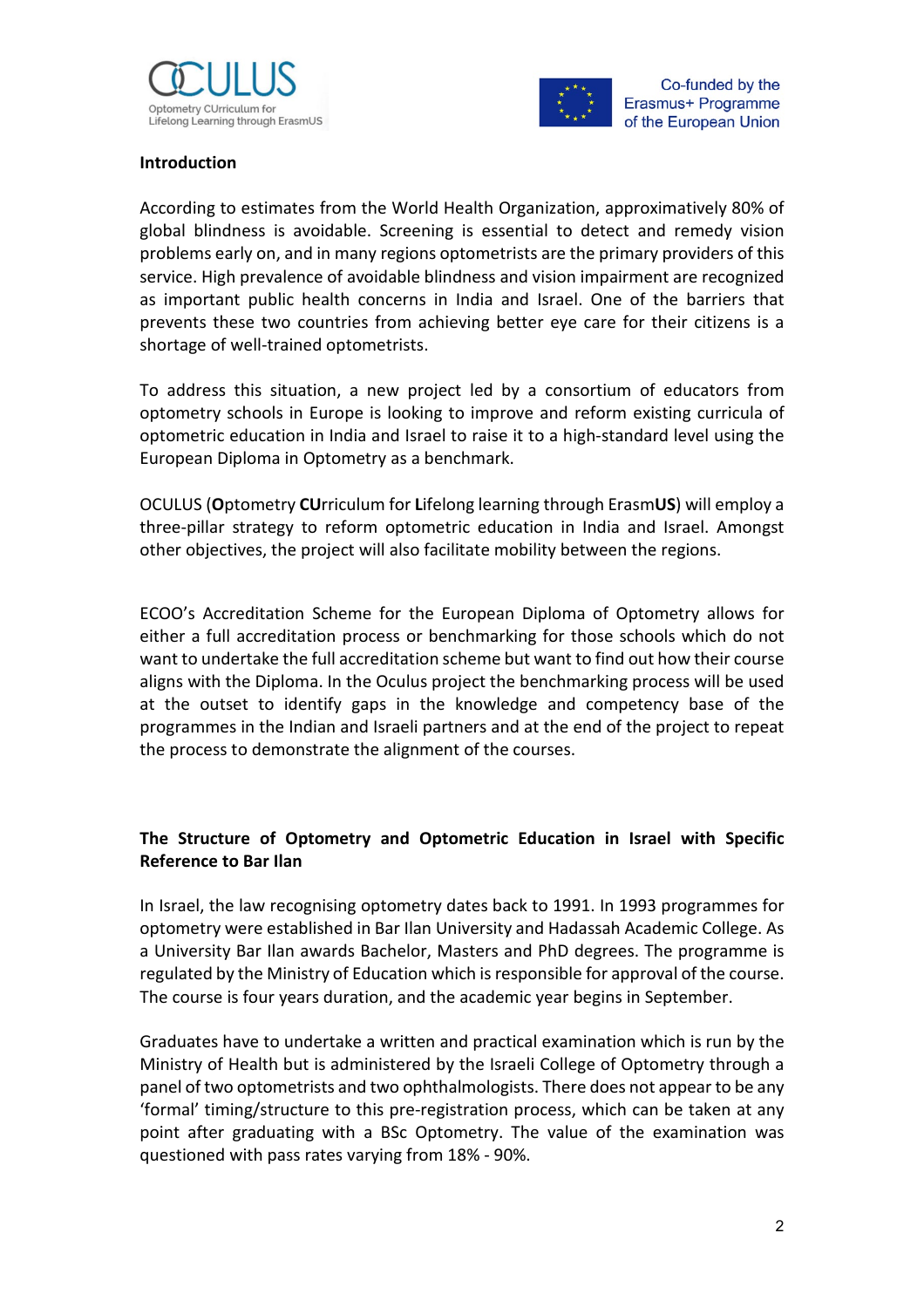



Degrees of graduates from Jordan who wish to practise in Israel are not recognised by the Ministry of Education but are allowed to take the licensing examination by the Ministry of Health.

Entry to the course is based on achievement in the BAC examination in science, maths and English, a psychometric examination but no interview.

There is no law permitting the use of diagnostic drugs but neither is there a law forbidding it. This is a grey area, which is open to individual interpretation; at Bar Ilan diagnostic drugs are not used. Again the law is unclear about the age at which optometrists can see children but generally there is not an issue conducting eye examinations in children over 6 years of age.

The Department of Optometry of Bar-Ilan University has historically conferred a BSc degree upon graduation. The department is now named Optometry and Visual Science and is part of the Faculty of Life Sciences with a new emphasis on giving a science-based education emphasizing graduate options of professional practice or vision science research leading to and MSc or PhD. There is an intention to introduce an MSc in Optometry. The undergraduate course is four years with basic sciences being taught in the first year. There is an intake of 50/60 students a year.

Students are exposed to the exact sciences, biological sciences, and clinical disciplines pertaining to human body and function. Special attention is given to visual function

Whilst dispensing is taught in lectures and practical laboratories there is no experience with real patients. A new faculty member had been appointed in this subject.

#### **Optical Dispensary**

As a first step we had a pre-pilot on the third years students during the second semester (in the 2018 academic year)

Based on the pre-pilot and after meetings with the supervisors' staff and students we identified students' weakness and added more practice to courses 214 and 215 during the second year to provide a proper knowledge and skill to the students .

Currently, starting in the third year second semester, students are required to practice in the optical dispensary. The practice includes fitting, evaluating types of lenses for various needs, and dispensing spectacles to patients. Each student is required to log 10 real patients during the second semester. The student is evaluated by the staff, certified optometrists that are in charge of the dispensary. The evaluations are a mandatory requirement as part of successfully completing the  $3<sup>rd</sup>$  year Refraction Clinics. We are now in the second year of running this project and have been very successful in exposing students to patients' needs in the optical dispensary. The Refracting Clinic grade is withheld if the student has not met the requirement of seeing 10 patients in the dispensary.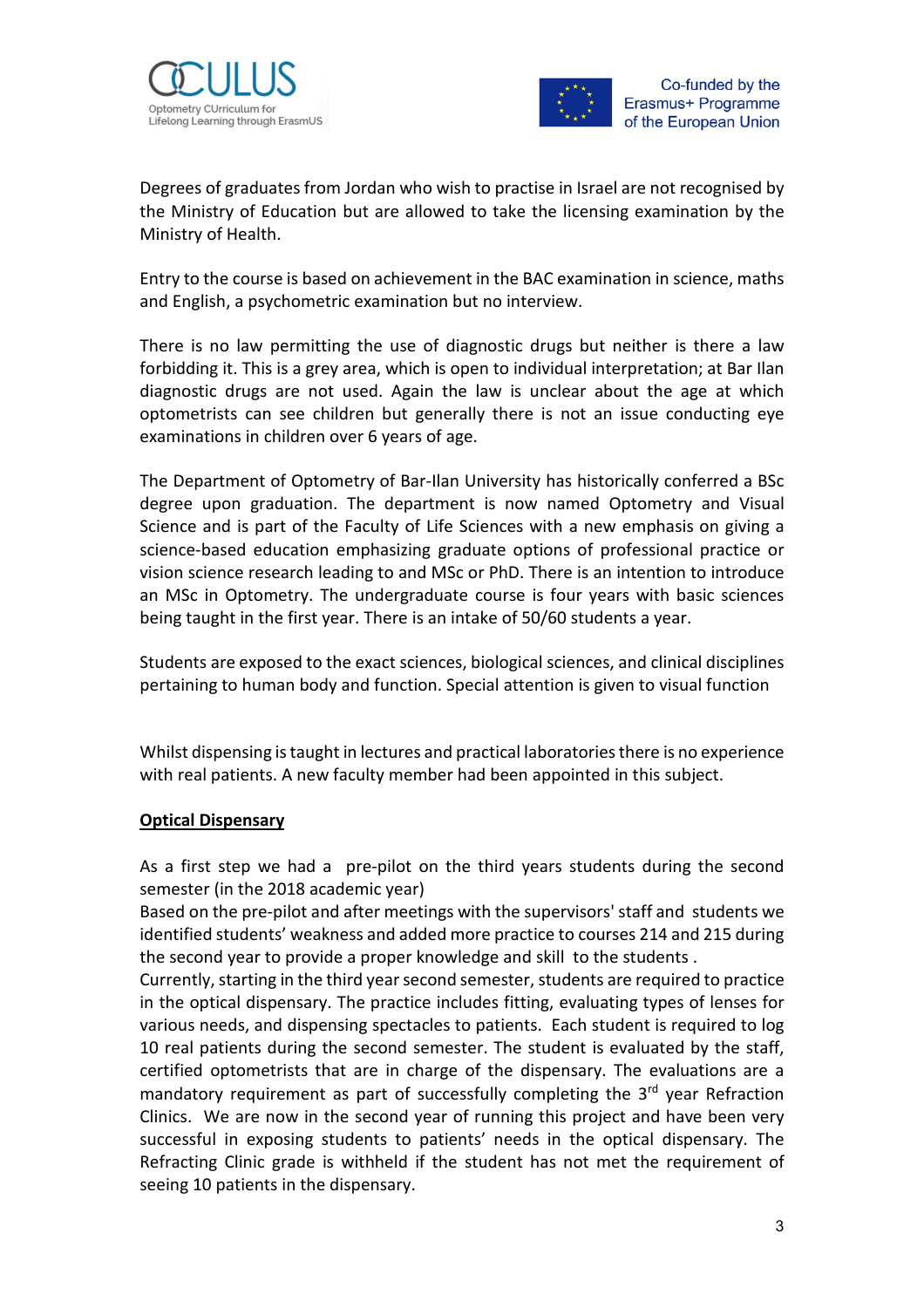



#### **Low Vision**

Low vision clinics are performed during the fourth year, second semester and 3/4 low vision patients are seen.

Currently, we expanded the Low vision clinics by adding clinics in the first semester of the fourth year, thus the number of patients has increased to 7 patients per student.

#### **Paediatrics**

Children are seen from the age of three years upwards.

#### **Pathology**

Pathology teaching is split between optometrists who teach the anterior segment and an ophthalmologist who teaches the posterior segment.

There is no hospital experience embedded in the programme, but in-house clinics involving an ophthalmologist are planned.

Currently we acted to increase the number of patients, number of children and experience of pathology. In addition, we are implementing two new projects in the second semester

**Following the mandatory guidelines of the Health Ministry, our semester supposed has been delayed due to the pandemic nature of COVID-19t Therefore, the two projects described below will carried out accordance with the situation. \*\*\*]**

1. Off Campus Vision Screenings with the "Mobile Clinic of the School of Optometry" Each 4<sup>th</sup> year student is required to participate in an off campus screening. The screenings are done in elementary schools, middle schools, high schools and Senior Centre Residences . The goal of these off campus screenings is to expose the student to different patient populations that are not tested in the regular clinics. The activity includes screening patients with uncorrected visual problems, binocular dysfunctions and ocular health problems. The performance of each student is evaluated for his/her participation at the screening by the staff optometrist on site.

2. Collaboration with the Department of Ophthalmology at "Wolfson Hospital". The goal of this initiative and project is to expose the 4<sup>th</sup> year students to gain hospital experience which includes more pathology cases. More importantly, they will be participating in the pediatric unit and will be exposed to cases with children that are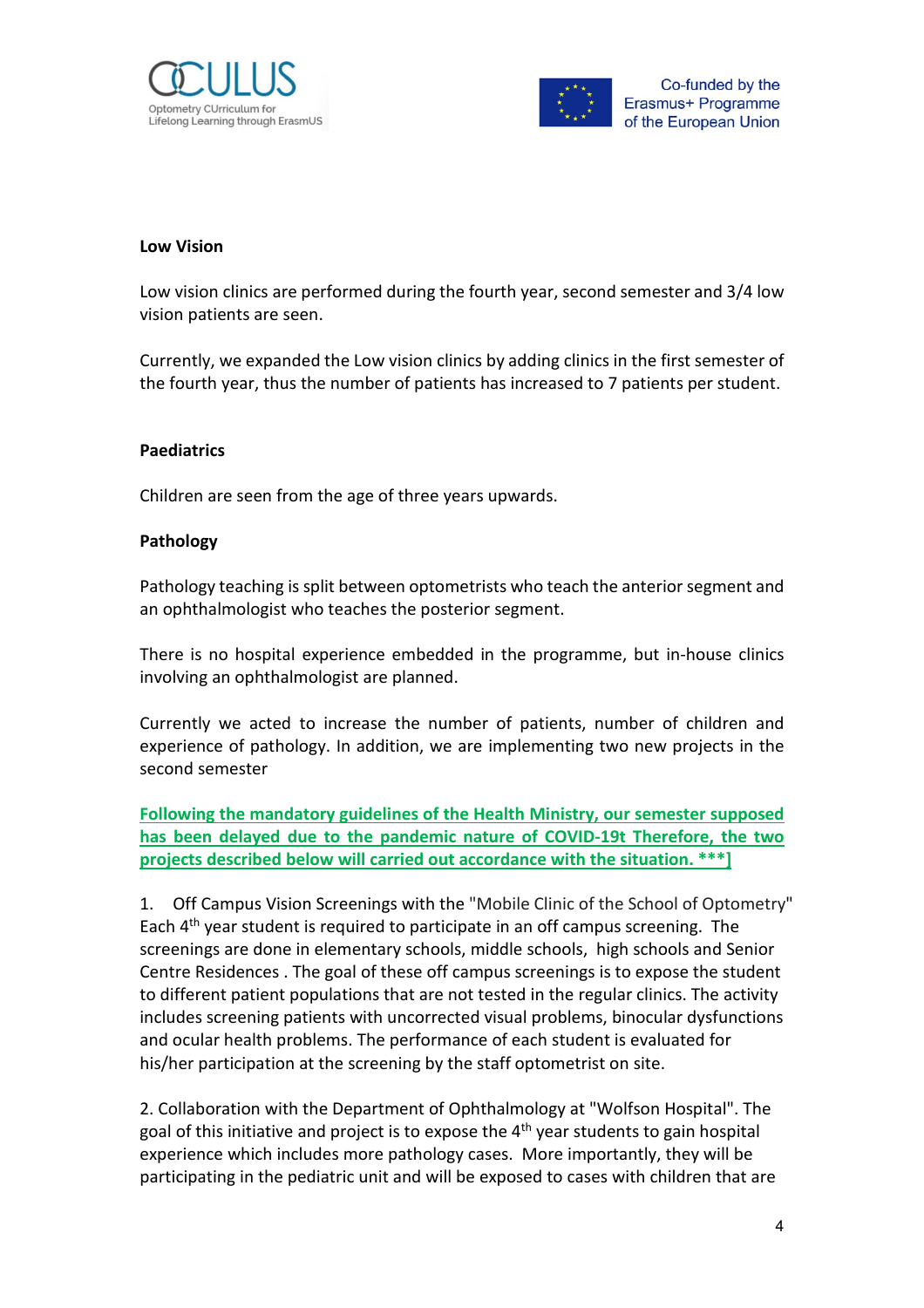



not seen in the in-house clinics. Very importantly, they will be exposed to cases of diagnostis after under cycloplegia and dilation.

#### **Patient numbers**

Students undertake eye examinations in approximately 58 patients in total across the programme, some in the third year but mostly in the fourth year.

We expanded the number of patients in the refraction clinics as followed: each student is required to see 10 patients in the  $1<sup>st</sup>$  semester of the 3<sup>rd</sup> year, 18 patients in the  $2^{nd}$  semester of the  $3^{rd}$  year, and 4 patients during the summer between  $3^{rd}$  and  $4<sup>th</sup>$  years. During the  $4<sup>th</sup>$  year they will test 38 patients in the 1<sup>st</sup> semester and 40 patients in the 2<sup>nd</sup> semester. Thus, the total of patients is now increased to 110 patients.

#### **Record keeping**

Meditrek is used as a means of feedback to students, but could be extended to include more detailed logs of student information. There is an apparent lack of audit of what students are doing and seeing. There is a reliance on the faculty ensuring that students see a broad range of patients across age and abnormal conditions.

The Meditrek was extended to all clinics. The Student's Patient logs now show much more detail. For example, the age categories of the patients they have examined, what pathology they have diagnosed along with binocular vision assessment and more. This enables the instructors (staff doctors, OD) to implement a requirement that each student should be seeing at least one patient in each category.

Attached is the students patients logs:

Contact lenses: [https://drive.google.com/file/d/1FM3fE3VpaXq9wj1aCUH0\\_xKiK3ChAIea/view?usp=](https://drive.google.com/file/d/1FM3fE3VpaXq9wj1aCUH0_xKiK3ChAIea/view?usp=sharing) [sharing](https://drive.google.com/file/d/1FM3fE3VpaXq9wj1aCUH0_xKiK3ChAIea/view?usp=sharing)

Vision Therapy:

[https://drive.google.com/file/d/1FM3fE3VpaXq9wj1aCUH0\\_xKiK3ChAIea/view?usp=](https://drive.google.com/file/d/1FM3fE3VpaXq9wj1aCUH0_xKiK3ChAIea/view?usp=sharing) [sharing](https://drive.google.com/file/d/1FM3fE3VpaXq9wj1aCUH0_xKiK3ChAIea/view?usp=sharing)

Low Vision:

[https://drive.google.com/file/d/12agrd36BjhV](https://drive.google.com/file/d/12agrd36BjhV-rtRn2AFu32VpagKbCiYt/view?usp=sharing)[rtRn2AFu32VpagKbCiYt/view?usp=sharing](https://drive.google.com/file/d/12agrd36BjhV-rtRn2AFu32VpagKbCiYt/view?usp=sharing)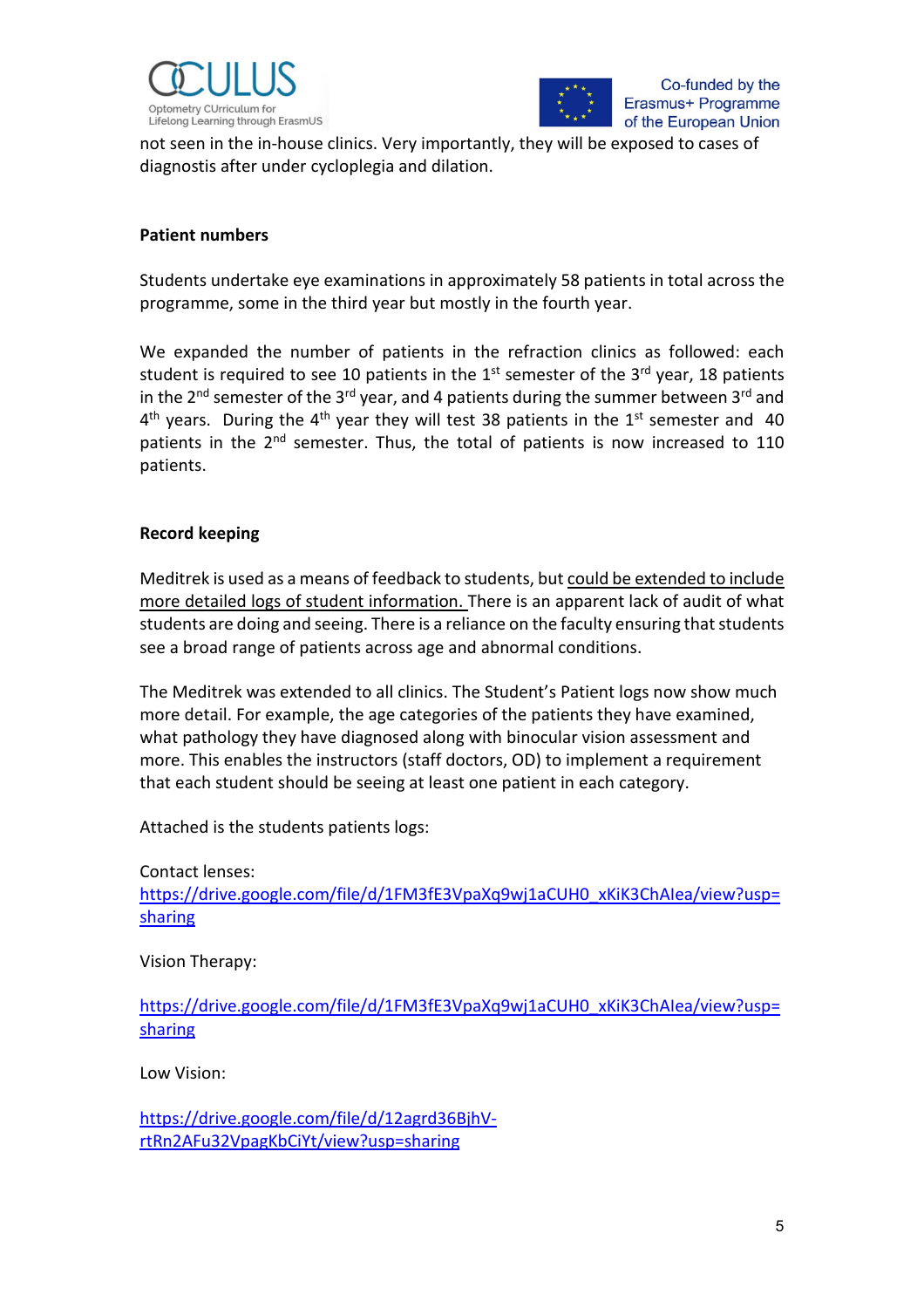



Refraction:

[https://drive.google.com/file/d/1AVc4CJerQWaRKyZ6BjNPcrvEz4VQ\\_NbW/view?usp](https://drive.google.com/file/d/1AVc4CJerQWaRKyZ6BjNPcrvEz4VQ_NbW/view?usp=sharing) [=sharing](https://drive.google.com/file/d/1AVc4CJerQWaRKyZ6BjNPcrvEz4VQ_NbW/view?usp=sharing)

Optical Dispensary:

[https://drive.google.com/file/d/1dk88\\_iZwK9H67fqWeOihV-k3k31yDCxO/view?usp=sharing](https://drive.google.com/file/d/1dk88_iZwK9H67fqWeOihV-k3k31yDCxO/view?usp=sharing)

Each student now must present at the end of each semester a matrix detailing the work they have done. This matrix shows how many LV, CL, VT, Optical Dispensary, and Refraction they have seen. If the staff doctor and clinical director confirm that the student has achieved the requirements for the course, they then will receive a grade for the course.

Part of the staff student's evaluation now includes the following topics: Did the student determine an appropriate management plan? Justify to the examiner his/her recommendations? Demonstrate effective communication skills?

Part of the Case management portion of the student grade is calculated as follows:

| Criteria                                                                                                                                                                                                                                                                                                                                                        | <b>Score</b> |    |  |  |  |  |  |  |  |     |
|-----------------------------------------------------------------------------------------------------------------------------------------------------------------------------------------------------------------------------------------------------------------------------------------------------------------------------------------------------------------|--------------|----|--|--|--|--|--|--|--|-----|
| Case<br>Management (plan/assessm<br>ent)                                                                                                                                                                                                                                                                                                                        | $\circ$      | 11 |  |  |  |  |  |  |  | N/A |
| Make the correct diagnosis to account for the patient's signs/symptoms? -4<br>pts<br>Determine an appropriate management plan? -4 pts<br>Justify to the examiner his/her recommendations?<br>Demonstrate effective communication skills?<br>A binocular or accommodative anomaly missed or misdiagnosed: -6 pts<br>Incorrect treatment suggested: -5 to -10 pts |              |    |  |  |  |  |  |  |  |     |

We also added a MINIMUM level of competency for each section of the evaluation. Failure to meet this minimum level of competency in any section requires the student to get remediation until he has reached the proper level required by the course: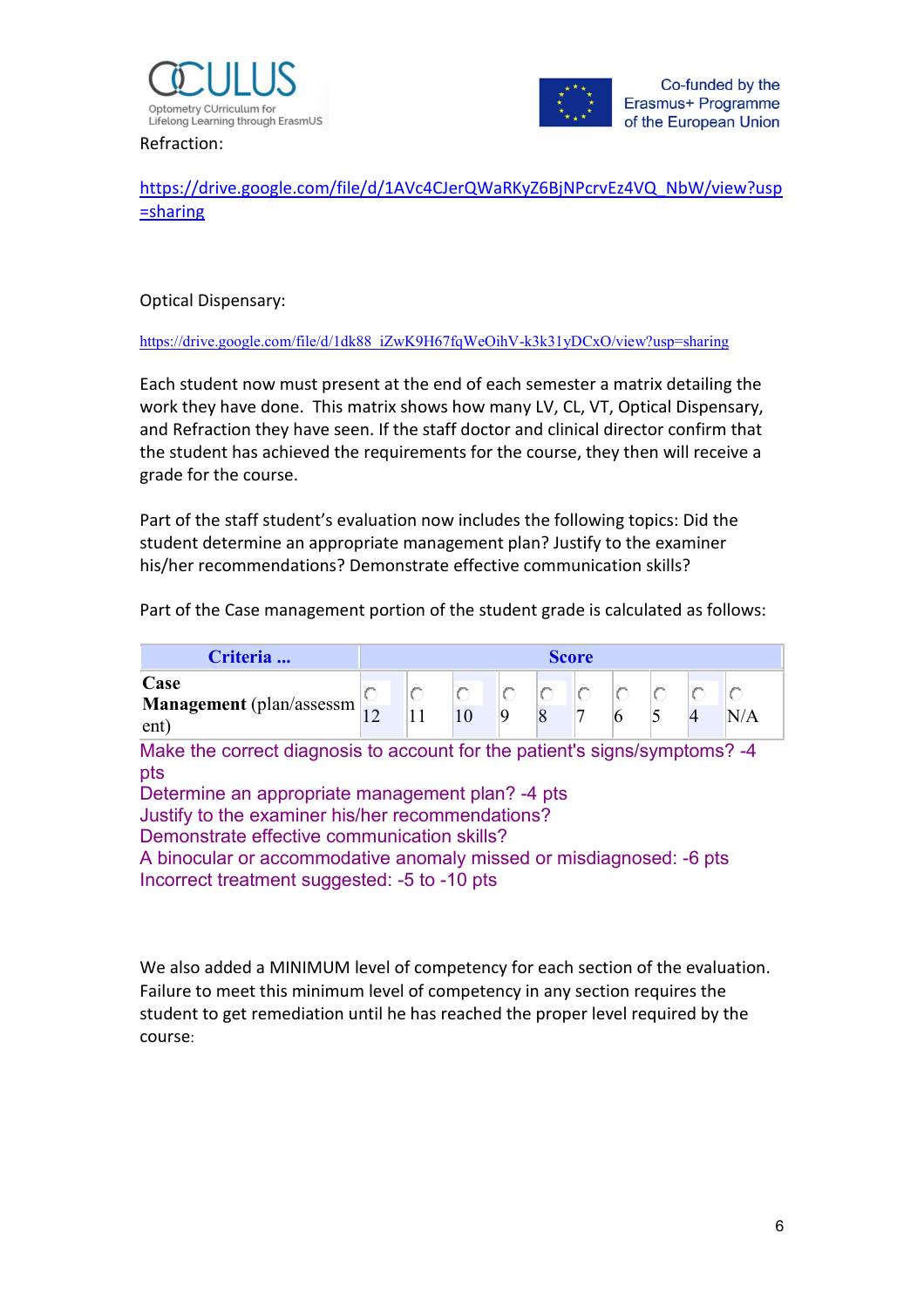



| <b>Score table</b>     |              |                |                |                         | <b>Excellent Expected Minimum Below Unsatisfactory</b> |
|------------------------|--------------|----------------|----------------|-------------------------|--------------------------------------------------------|
| 1. Case Hx             | $\mathbf{8}$ | 6              | 5              | 4                       | $\overline{2}$                                         |
| 2. Entr.test           |              | 6              | 5              | $\overline{4}$          | $\overline{2}$                                         |
| 3. Lensometry          |              | $\overline{c}$ | $\overline{c}$ |                         | 0                                                      |
| 4. Retinoscopy         | 12           | 10             | 9              | 8                       | 3                                                      |
| 5. Subjective          | 17           | 15             | 13             | 12                      | 8                                                      |
| 6. Binocular<br>vision | 15           | 13             | 9              | 10                      | 5                                                      |
| 7. Slit lamp           | 10           | 8              | $\overline{7}$ | 6                       | 3                                                      |
| 8.<br>Ophthalmoscopy   | 10           | 8              |                | 6                       | 3                                                      |
| 9. Case<br>management  | 12           | 10             | 7              | $\overline{\mathbf{8}}$ | 4                                                      |

In the student's patient logs the following was also added:

Reason decided this plan of action vs. alternative plans of action

| Reason decided this plan of |  |
|-----------------------------|--|
| action                      |  |
| vs. alternative plans of    |  |
| action                      |  |
|                             |  |
|                             |  |
|                             |  |
|                             |  |
|                             |  |

All students' work is reviewed by the staff doctor and clinical director to make sure the above numbers have been achieved. Failure to meet any portion results in no grade being given until the deficiency is corrected.

#### **Instruments**

Clinics were equipped with slit lamps including Goldman tonometers. Visual fields analysis is limited to a matrix FDT which did not seem to be used regularly, and was currently out of order. There was no fundus camera or OCT.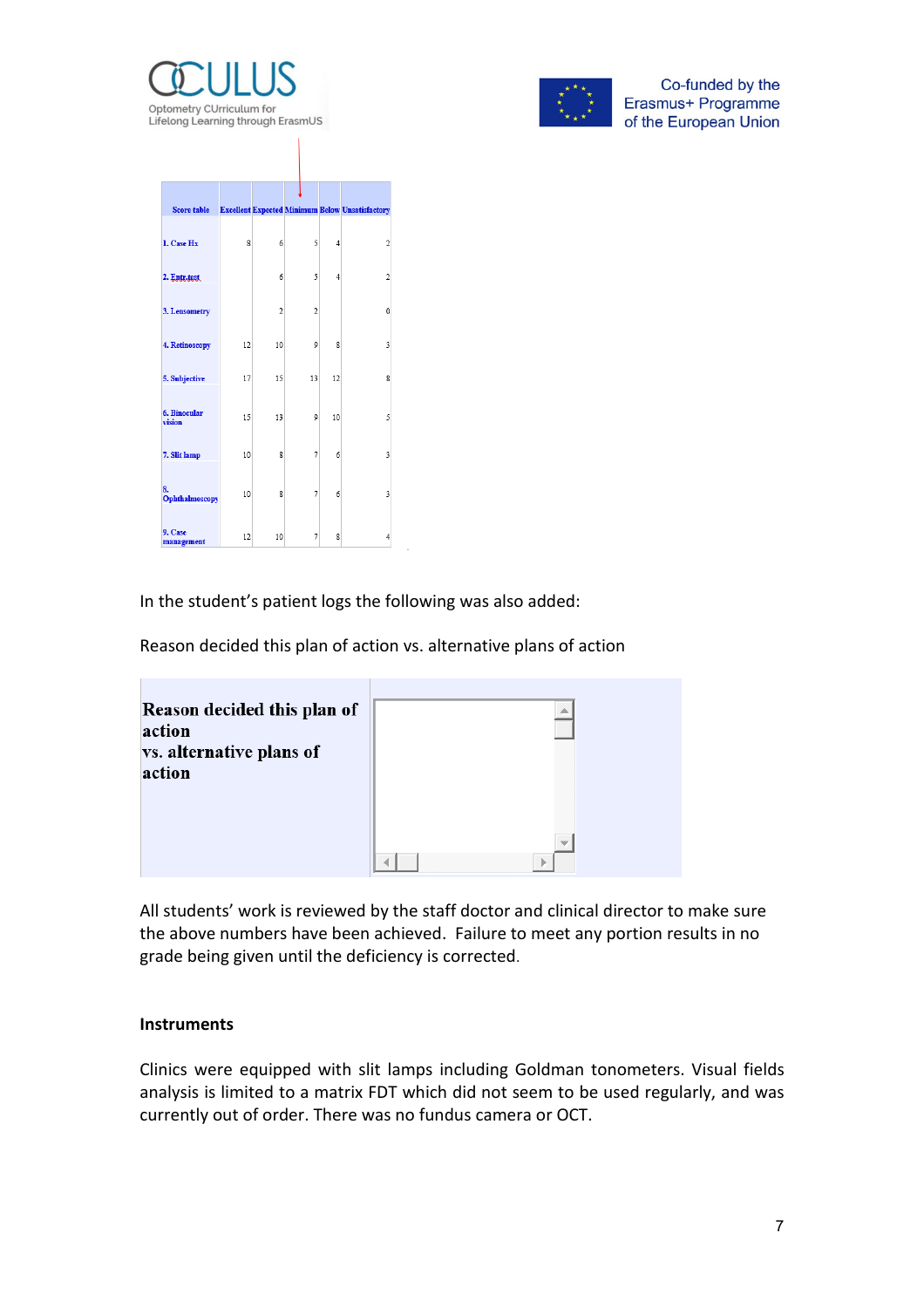



Thanks to the Oculus project we now have a Humphrey Visual Field Analyzer (model 850i) and a non-mydriatic camera (Eidon). This has allowed us to evaluate and discuss various pathologies with the students.

#### **Self Assessment Document**

This was considered in detail. Some errors in the document itself were noted. The numbering of the sub divisions in each section did not always exist. There were a number of subjects which had not been completed. In the clinical/ practical section the same number of patient episodes is repeated for each competency. This suggests that clinic timetable slots were used rather than actual patients seen by each student. More clarity is needed on the final year assessment.

It was agreed that the Self Assessment Document would be reviewed and resubmitted by the end of March with the intention of the benchmark being completed by the end of April

The self-assessment document is submitted thorough the OSAT now. The documents are addressed and have corrected the errors in the previous document. We filled the number of patients in the competency clinical/practical section according to the **minimum** number of patients that the student sees in each competency .

**Additional Comments on the completion of the review of the Self Assessment Document.**

#### **Knowledge Base**

The completion of the review of the Self Assessment Document (SA) has been extremely complicated and time consuming. Generalised headings were used in the '*where in programme?'* column and this has meant that the assessors have had to undertake the full mapping exercise from the modules to the SA themselves and in many cases they have been unable to find a specific reference that matches that in the SA.

Whilst the SA does have some details of the methods of assessment the split of marks is not given, this is not consistent with the modules, which in most cases do not give any details of the assessments.

There is a lack of overarching course structure which would allow better understanding of hours and weighting of modules.

No module specification could be found for 28-214 and 82-215. These were mentioned in the clinical self-assessment document for Part A. These modules may cover some knowledge aspects of Part A.

We viewed these recommendations as an opportunity to perform an in-depth and comprehensive review of all the syllabi in the curriculum. We highlighted and made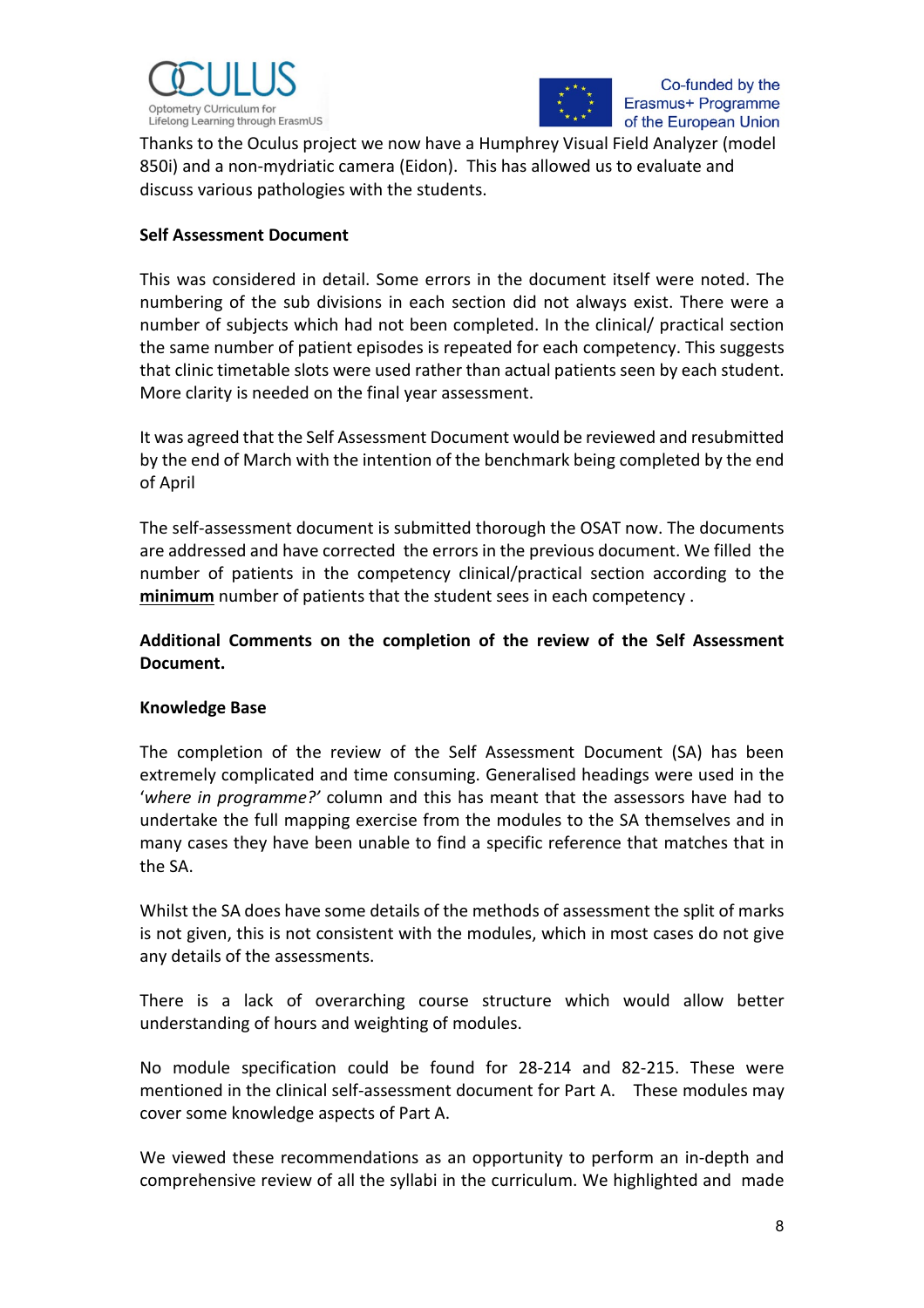



sure that the specific reference matched the SA and updated the syllabus to include the methods of assessment and split of grades. This process is written in details in the last section of this letter: Modules 214 and 215 submitted in the new SA.

#### **Competencies**

Although specific references to modules have been given, the modules themselves are generalised and there is no detail to allow mapping from them to the SA. Rather than the anticipated number of patients seen by a student, the number of patient episodes reported in the benchmarking exercise should be the minimum that any student will see. There is no indication as to when the final assessment of the competency takes place.

It is realised that the resultant Benchmarking Opinion will be very disappointing but this may be improved if some or all of the issues mentioned above are clarified.

The number of patients in the competency clinical/practical section is according to the **minimum** number of patients that the student has seen in each competency. The clinical assessments updates in Meditrek and is attached to the clinical report using OSAT.

#### **Next Steps**

There are two possibilities that we suggest you consider:

- 1. Given extra time and guidance from the partners and ECOO could BIU revise the SA to meet the standard set out above? This will only be possible if you can demonstrate that the basic structure of the course is sound and the details required in the Self-Assessment do exist but have not been included in the version you have submitted.
- 2. Is the required information is not available because of the lack of formal structure, detailed module specifications and audited assessments?

If it is 1 then considerable help will be needed with a view to re-submission of the Self-Assessment within an agreed timescale of a few months.

If it is 2 then this fundamental weakness has to be acknowledged. It is not possible to engage with the outcomes-based ECOO scheme without these data. Identification of these weaknesses is useful for the Erasmus+ project and will facilitate completion of a more successful SA and benchmarking exercise later in the project. However, if BIU wishes to achieve the ED standard in the course of this project then we recommend that the whole structure of the programme should be reviewed, the module specifications, assessment processes, the recording of students' patient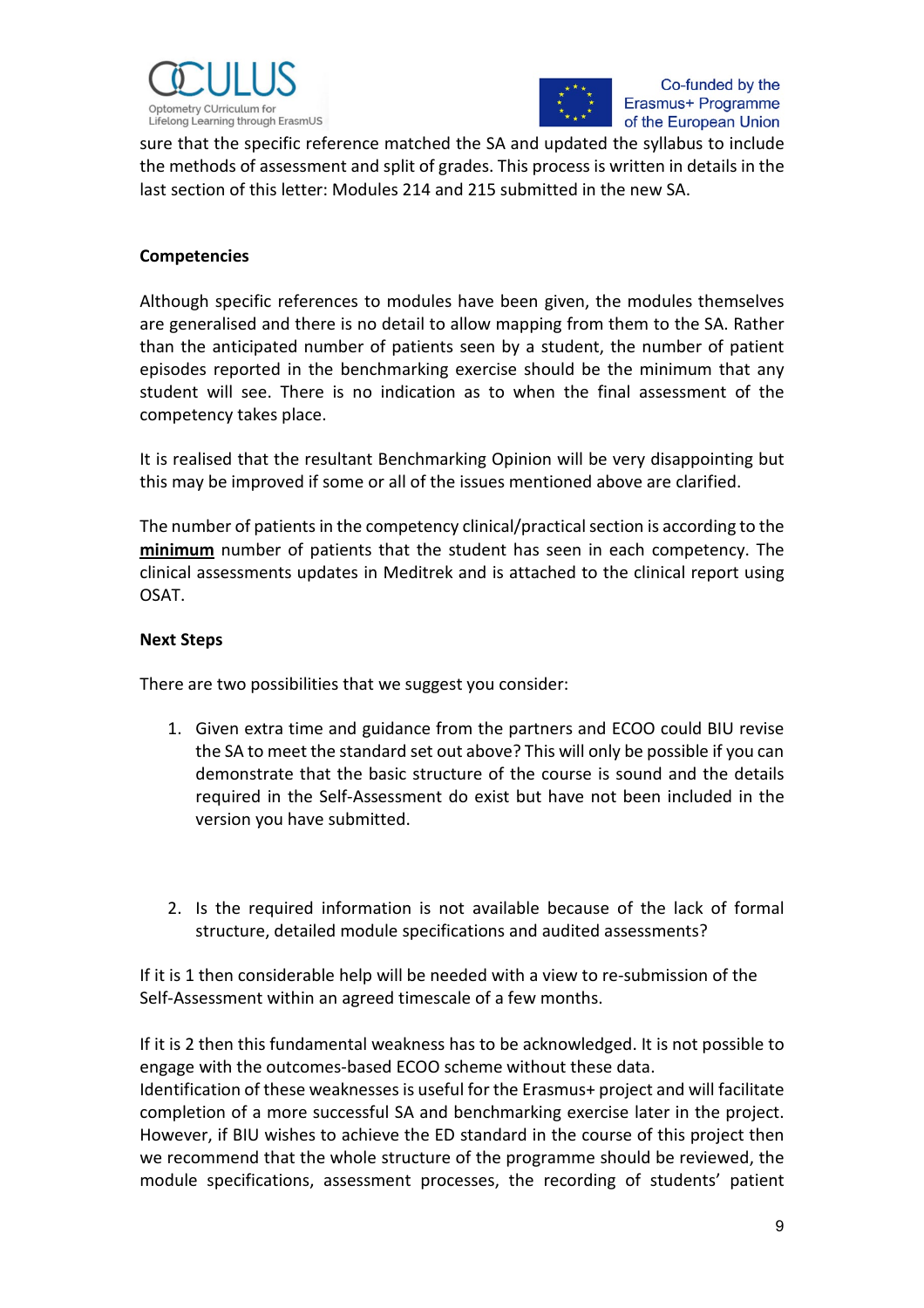



experience etc. over the next 12-24 months and then a new SA submitted. This would give the possibility of achieving the ED standard within the three year timescale of the Erasmus+ project.

Robert Chappell Adrian Jennings Julie-Anne Little

After receiving the Opinion, we appreciated the suggestions and we viewed these recommendations as an opportunity to perform an in-depth and comprehensive review of all the syllabi in the curriculum.

In order to enact this strategy and complete the requirements in the document, we established a team for this review process.

During this process we conducted one-on-one meetings with the lecturers of each course in the curriculum. Each lecturer was requested to complete the selfassessment document and the syllabus with emphasis on features that were incomplete in our previous assessment report.

We also asked each lecturer to denote topics that were not included in their courses but which the relevant lecturer is equipped with the expertise to teach if required.

All minutes of these meetings, syllabi and updated course self-assessment have uploaded to an internal drop-box.

The outcomes of these meetings were further discussed in smaller meetings with our Senior Board to take the necessary steps in implementing the revised curriculum.

We also took advantage of this process to conduct additional discussion meetings with several lecturers together in order to identify overlaps and to estimate if the students have sufficient pre-requisite knowledge for successful completion of the courses.

In parallel to this process, and based on your comments, we recognized other gaps unconnected to those of the lack of information provided by us, and planned our pedagogical program and pilots to fill in those self-recognized gaps.

We suggested to submit the SA using the OSAT (previous version) in October 2018. In the original plan, the second benchmarking was supposed to start at 15/02/19 but after consulting it seems reasonable to submit it as the second benchmarking. We didn't anticipate the delay in the second benchmarking.

#### **Detailed regarding Gaps recognize during the process and strategy:**

**Part A clinical: Occupational Optics competencies: The ability to advise, prescribe and dispense spectacles for eye protective use.**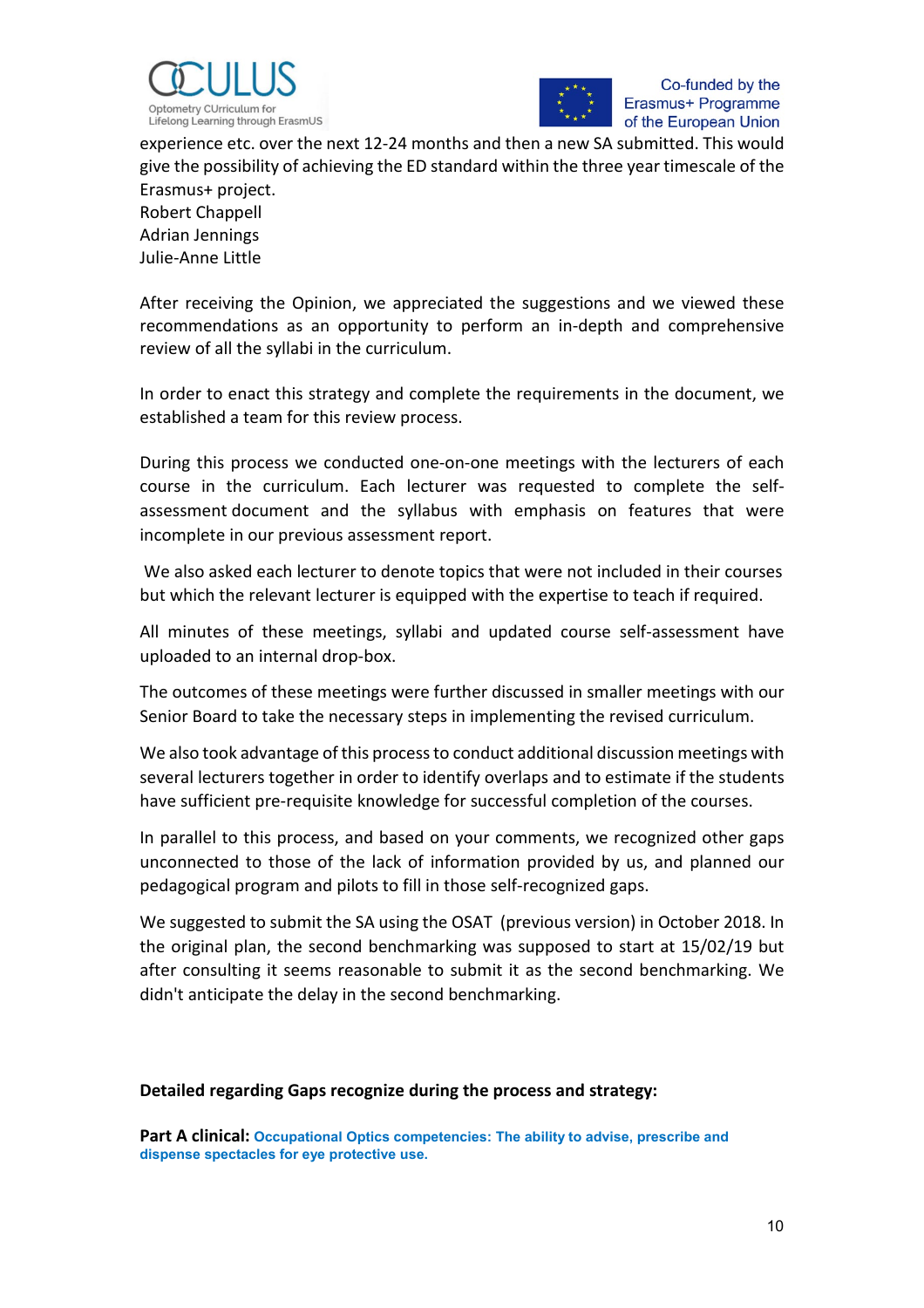



First we contacted a supplier of goggles to have samples in the clinics.

We increased the number of patients in the refractive clinics from 58 up to 110 but we still couldn't reach the goal that every student will see at least 1 real patient to prescribe and dispense for eye protective use.

In the first semester in this year we started a pre-pilot of our new "Mobile Clinic". We are in the process of using the mobile clinic for screening in relevant industry that might need protective eyewear-

Side by side with the knowledge base we updated courses 214, 215 , 213 to place more emphasis on this subject.

#### **Part B Knowledge base: Vision and Ageing LO:**

**"Normal cognitive and social development in the infant and child "** 

This LO update in course 332.

**"Clinical management of ageing patients with multisensory lost"** 

This LO update in course 433 the lecture for this LO is our specialist in Low Vision Mr. Noah Rappeport.

**Part B clinical**: **Refraction competencies:The ability to use appropriate ocular diagnostic drugs to aid refraction if and when needed**

According to the Israeli law only Ophthalmologists can use ocular diagnostic drugs. We are in the process of collaborating with the Ophthalmology Department at "Wolfson Hospital"- for the 4<sup>th</sup> year students to gain hospital experience.

#### **Part B clinical :Subject 12: Investigative Techniques -visual fields**

At first we tried to implement the visual field in the refractive clinics. Since the visual field examination is time consuming, not every student acquired the skills and the experience. Thus, now the visual field test is implemented in the "Low Vision clinics". In addition, in course 331 part B, a workshop for visual fields is planned.

#### **Part C knowledge base : Subject 21: Epidemiology and Biostatistics**

In order the answer this gap a new course add to the curriculum . This is updated in

the new SA. **Optometry: Benchmarking Opinion against the Knowledge Base and Competencies of the European Diploma in Optometry**

*This provisional opinion is based on the Panel's analysis of the documents supplied.*

**Red - Inadequate. Amber - Some weaknesses. Green - Satisfactory**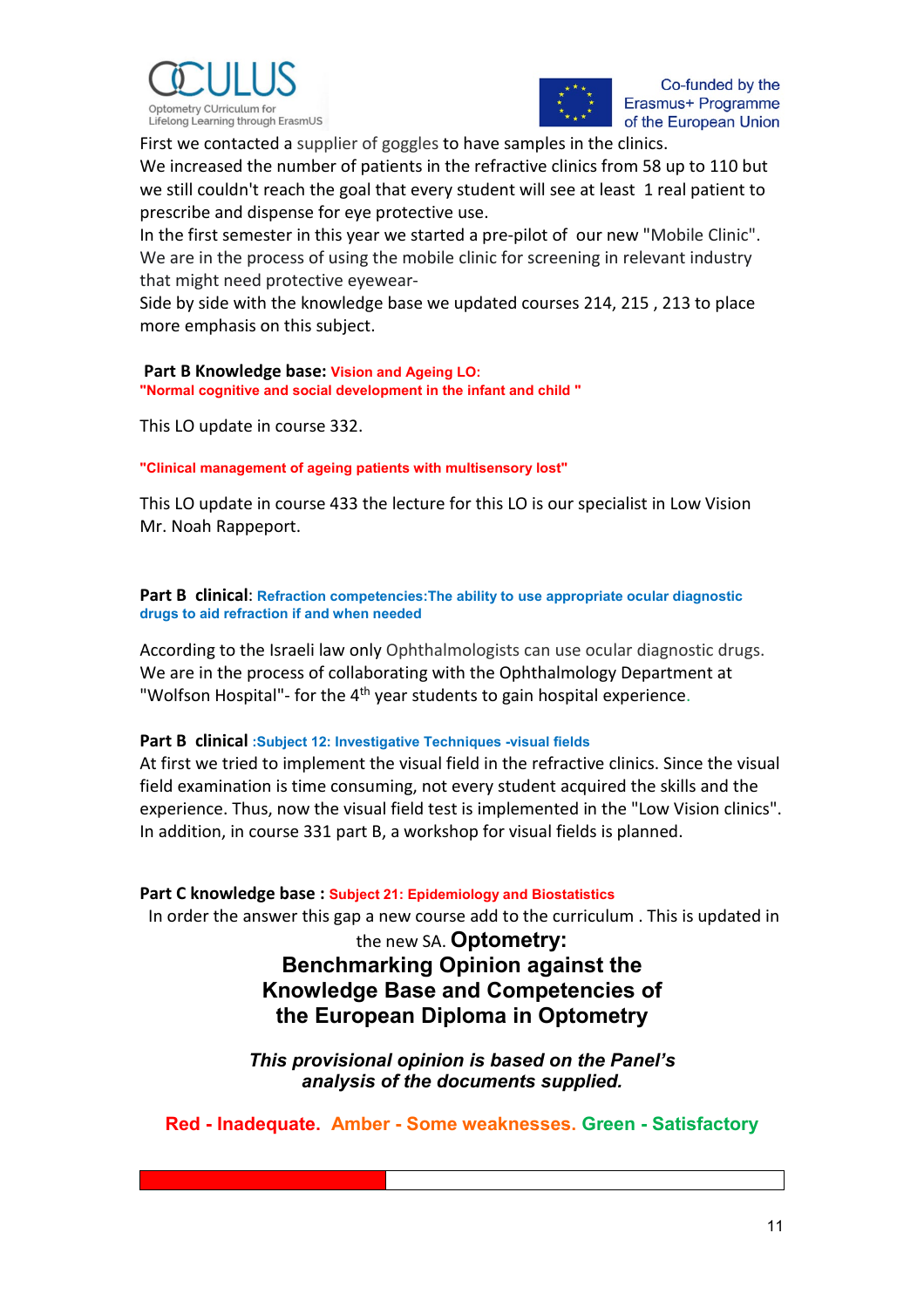



| <b>Knowledge Base</b>                     | Knowledge base for European Diploma competencies        |
|-------------------------------------------|---------------------------------------------------------|
| <b>Clinical/Practical</b><br>competencies | <b>Clinical/practical European Diploma competencies</b> |

## **PART A: Optical Technology**

| <b>European</b><br><b>Diploma</b><br><b>Examination</b><br><b>Sections</b> | Self-<br><b>Assessment</b><br><b>Document</b><br><b>Competency</b><br><b>Areas</b> | <b>Provisional</b><br><b>Opinion</b> | <b>Comments</b>                                                                                                                                                                                                          | <b>BIU</b><br><b>Strategy:</b>                                                                                                                                                                                        |
|----------------------------------------------------------------------------|------------------------------------------------------------------------------------|--------------------------------------|--------------------------------------------------------------------------------------------------------------------------------------------------------------------------------------------------------------------------|-----------------------------------------------------------------------------------------------------------------------------------------------------------------------------------------------------------------------|
| $\mathbf{1}$<br>Part A<br>1. Optics<br>2. Optical<br>Appliances            | Subject 1:<br><b>Geometrical</b><br><b>Optics</b>                                  | <b>Amber</b>                         | Not just General Optics:<br>Aspects found in 82-<br>109-01; 82-110-01; 82-<br>211-01; 82-213-01<br>Not clear how<br>assessed                                                                                             | This section update and<br>included courses 82-<br>109-01, 82-211-01, 82-<br>230-01, 82-214-01, 82-<br>125-01, 82-126-01, 82-<br>304-01<br>Methods of assessment<br>and split of the marks<br>update in the syllabus. |
|                                                                            | <b>Subject 2:</b><br><b>Physical Optics</b>                                        | <b>Amber</b>                         | Content predominantly<br>found in 82-110-01.<br>Not clear if Image<br>quality covered.<br>Not clear how<br>assessed                                                                                                      | After meeting the lecture<br>the subject "Image<br>quality" implement in<br>more clear way in the<br>syllabus.<br>Methods of assessment<br>and split of the marks<br>update in the syllabus.                          |
|                                                                            | <b>Subject 3:</b><br><b>Visual Optics</b>                                          | <b>Amber</b>                         | Predominantly found in<br>82-120-01.<br>Lack of information on<br>Quality of retinal image;<br>entopic phenomena.<br>Also not found eye<br>protection.<br>Radiation: found in 82-<br>330-01<br>Not clear how<br>assessed | Syllabus update in more<br>detailed.<br>Methods of assessment<br>and split of the marks<br>update in the syllabus.                                                                                                    |
|                                                                            | <b>Subject 5:</b><br><b>Optical</b><br><b>Appliances</b>                           | <b>Red</b>                           | 82-211-01 and 82-213-<br>01<br>not any mention of<br>frame materials, optical<br>tolerances.<br>Not clear how<br>assessed                                                                                                | Frame materials and<br>optical tolerance are in<br>214 and 215<br>respectively<br>Methods of assessment<br>and split of the marks<br>update in the syllabus.                                                          |
|                                                                            | <b>Subject 6:</b><br><b>Occupational</b><br><b>Optics</b>                          | <b>Red</b>                           |                                                                                                                                                                                                                          | This section update in<br>the new SA.                                                                                                                                                                                 |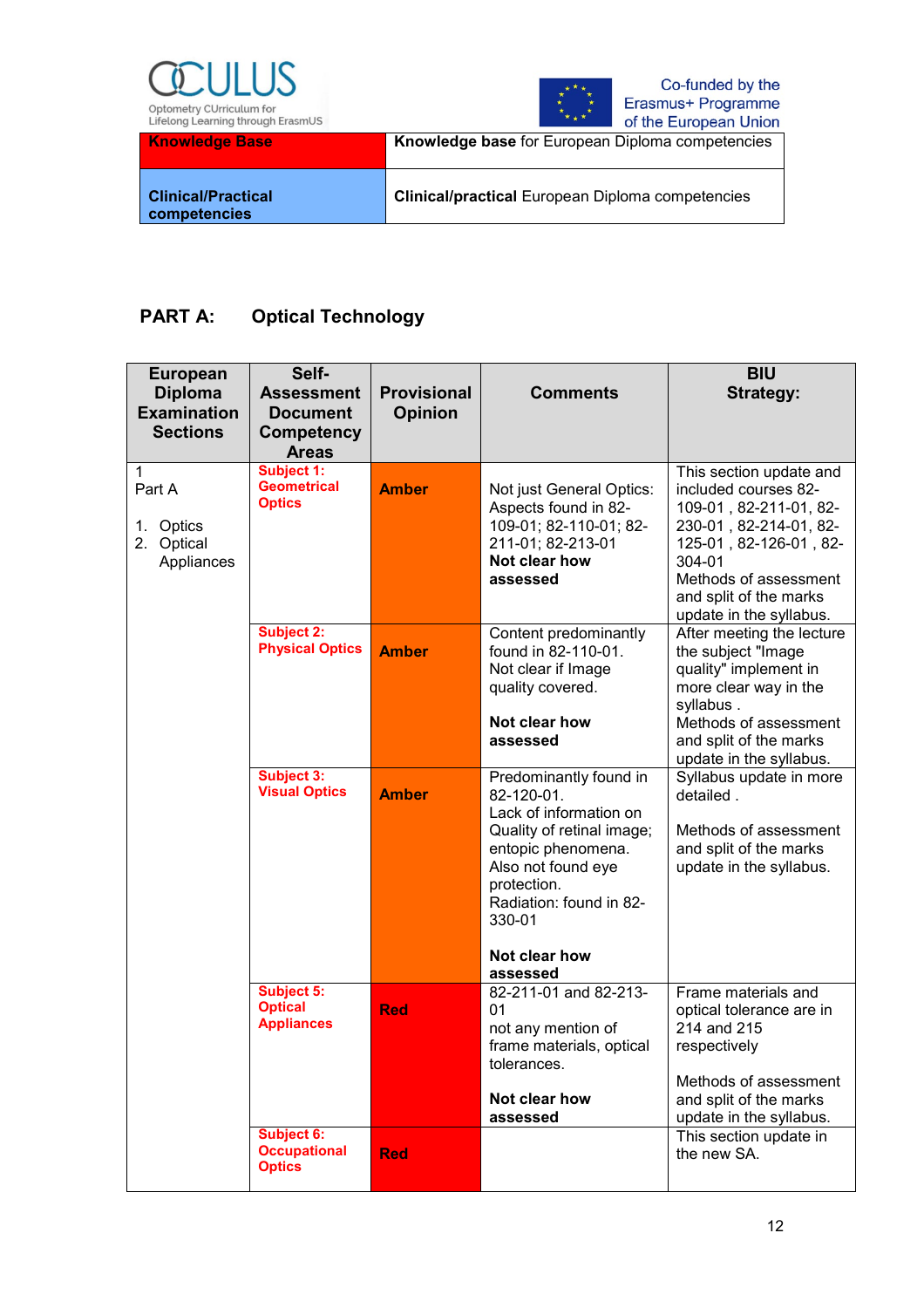



| LITCLUITY LOGITHING GITOGYLI LIGSITIUS                   |                                   |                                                                                                    | <b>OF LITE LUI OPEAN UNION</b>                                                                                                                   |
|----------------------------------------------------------|-----------------------------------|----------------------------------------------------------------------------------------------------|--------------------------------------------------------------------------------------------------------------------------------------------------|
|                                                          |                                   |                                                                                                    | Methods of assessment                                                                                                                            |
|                                                          |                                   |                                                                                                    | and split of the marks                                                                                                                           |
|                                                          |                                   |                                                                                                    | update in the syllabus.                                                                                                                          |
| <b>Subject 5:</b><br><b>Optical</b><br><b>Appliances</b> | <b>Red</b>                        | No module<br>specifications available<br>for 214 and 215.<br>Assessment evidence<br>not sufficient | 214, 215 and<br>assessment reference<br>submitted in the new SA                                                                                  |
| <b>Subject 6:</b><br><b>Optics</b>                       | <b>Occupational</b><br><b>Red</b> | Not taught?<br>Assessment evidence<br>not sufficient                                               | Detailed about<br>protective eyewear<br>mentioned in the section<br>above<br>"Detailed regarding<br><b>Gaps recognize</b><br>during the process" |
|                                                          |                                   |                                                                                                    |                                                                                                                                                  |

# **PART B: Management of Visual Problems**

| <b>European</b><br><b>Diploma</b><br><b>Examination</b><br><b>Sections</b>                           | Self-<br><b>Assessment</b><br><b>Document</b><br>Competency<br><b>Areas</b> | <b>Provisional</b><br><b>Opinion</b> | <b>Comments</b>                                                                                                                                                                                                                                                      |                                                                                                                                                                                                                                                                                   |
|------------------------------------------------------------------------------------------------------|-----------------------------------------------------------------------------|--------------------------------------|----------------------------------------------------------------------------------------------------------------------------------------------------------------------------------------------------------------------------------------------------------------------|-----------------------------------------------------------------------------------------------------------------------------------------------------------------------------------------------------------------------------------------------------------------------------------|
| Part B<br>1. Refraction<br>2. Binocular<br>Vision<br>3. Contact<br>Lenses<br>4. Visual<br>Perception | <b>Subject 4:</b><br><b>Visual</b><br><b>Perception</b>                     | <b>Amber</b>                         | Some aspects well<br>covered (1-7) in second<br>year modules 216b and<br>217.<br>Psychophysics not<br>explicitly covered -<br>perhaps in 205 but not<br>clear.<br>Not clear how<br>assessed                                                                          | This section update in<br>the new SA.<br>Methods of assessment<br>and split of the marks<br>update in the syllabus.                                                                                                                                                               |
|                                                                                                      | <b>Subject 7:</b><br><b>Vision and</b><br><b>Ageing</b>                     | <b>Amber</b>                         | Paediatric optometry<br>coverage seems<br>comprehensive.<br>Some gaps in visual<br>assessment of the<br>ageing patient.<br>Colour vision<br>assessment/advice/refer<br>ral not clear.<br>Visual Fields covered in<br>Ad Clinical Optom.<br>Not clear how<br>assessed | This section update in<br>the new SA.<br>Detailed about LO that<br>identified as a gaps<br>mentioned in the section<br>above<br>"Detailed regarding<br><b>Gaps recognize</b><br>during the process"<br>Methods of assessment<br>and split of the marks<br>update in the syllabus. |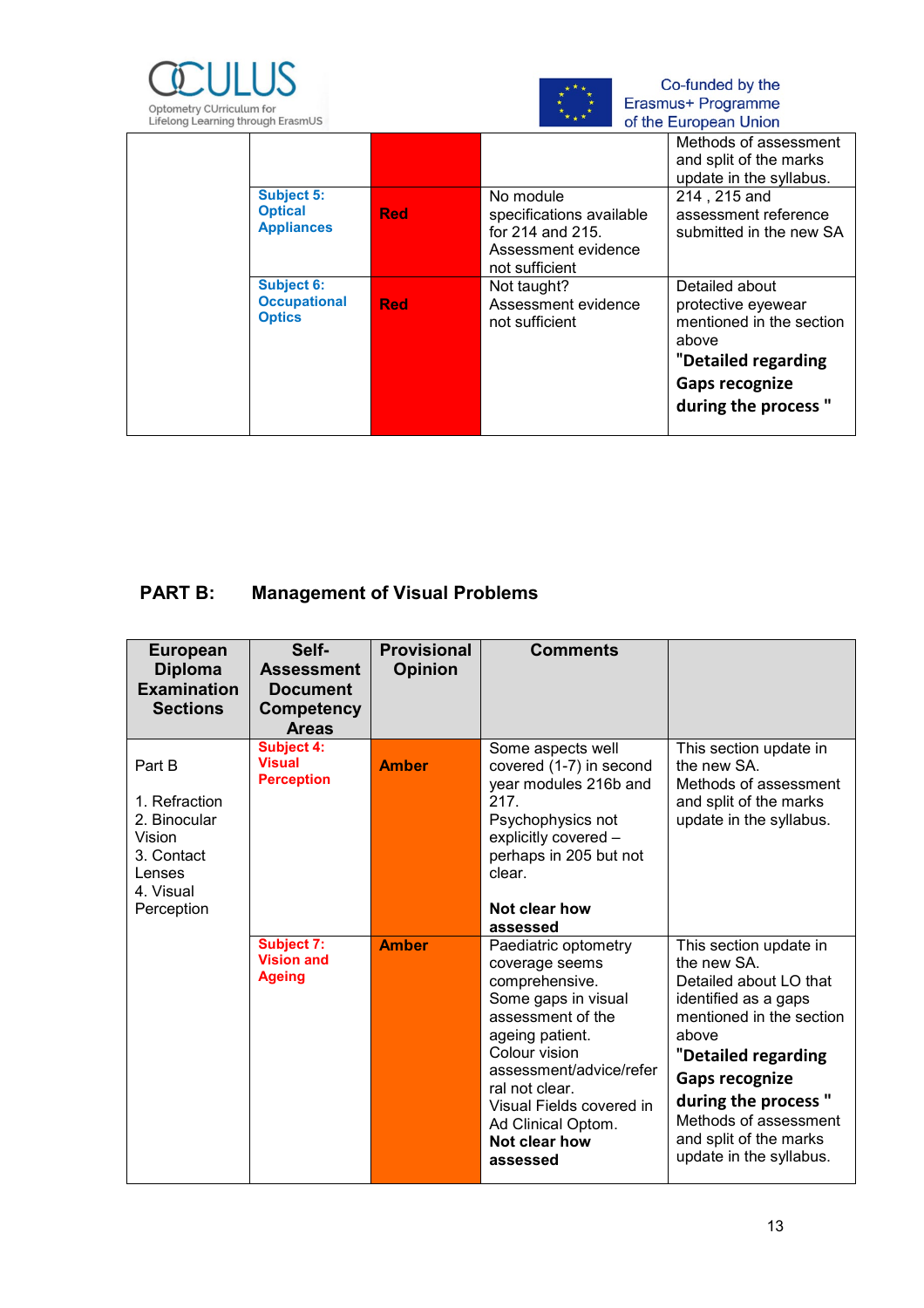



| Lifetong Learning through Erasmus |                                                                         |              |                                                                                                                                                                                                                            | or the European Union                                                                                               |
|-----------------------------------|-------------------------------------------------------------------------|--------------|----------------------------------------------------------------------------------------------------------------------------------------------------------------------------------------------------------------------------|---------------------------------------------------------------------------------------------------------------------|
|                                   | <b>Subject 8:</b><br><b>Refraction</b>                                  | <b>Amber</b> | Seems comprehensive,<br>although relevant<br>content found in other<br>modules in addition to<br>optometric methods.<br>(could have been green<br>except for lack of detail<br>on assessment)<br>Not clear how<br>assessed | This section update in<br>the new SA.<br>Methods of assessment<br>and split of the marks<br>update in the syllabus. |
|                                   | <b>Subject 9: Low</b><br><b>Vision</b>                                  | <b>Red</b>   | Gaps: epidemiology,<br>non-optical aids,<br>illumination,<br>environmental<br>modifications.<br>No mention of<br>assessment                                                                                                | This section update in<br>the new SA.<br>Methods of assessment<br>and split of the marks<br>update in the syllabus. |
|                                   | Subject 10:<br><b>Ocular Motility</b><br>and Binocular<br><b>Vision</b> | <b>Amber</b> | LO covered in range of<br>modules: 337-01, 424,<br>425 and 332<br>Not clear how<br>assessed<br>(could have been green<br>except for lack of detail<br>on assessment)                                                       | This section update in<br>the new SA.<br>Methods of assessment<br>and split of the marks<br>update in the syllabus. |
|                                   | Subject 11:<br><b>Contact Lenses</b>                                    | <b>Amber</b> | LO's covered in<br>modules: 304, 305, 403<br>Mod spec 403 does<br>detail assessments.<br>Not clear how<br>assessed<br>(could have been green<br>except for lack of detail<br>on assessment)                                | This section update in<br>the new SA.<br>Methods of assessment<br>and split of the marks<br>update in the syllabus. |
|                                   | Subject 12:<br>Investigative<br><b>Techniques</b>                       | <b>Amber</b> | Techniques found in lab<br>and clinical module<br>specifications; however<br>not clear where<br>underpinning theory is<br>taught.<br>All seem covered apart<br>from Gonioscopy.<br>Not clear how<br>assessed               | This section update in<br>the new SA.<br>Methods of assessment<br>and split of the marks<br>update in the syllabus. |
|                                   | <b>Subject 13:</b><br><b>Paediatric</b><br><b>Optometry</b>             | <b>Red</b>   | Lack of Paediatric<br>dispensing & some gaps<br>in whether paed ocular<br>disease, paed CLand<br>Paed Low vision is<br>taught<br>Not clear how<br>assessed                                                                 | This section update in<br>the new SA.<br>Methods of assessment<br>and split of the marks<br>update in the syllabus. |
|                                   | <b>Subject 14:</b><br><b>Refractive</b><br><b>Surgery</b>               | <b>Amber</b> | Types of refractive<br>surgery are mentioned<br>in CL 334. This was<br>not benchmarked and<br>not clear how<br>assessed                                                                                                    | This section update in<br>the new SA.<br>Methods of assessment<br>and split of the marks<br>update in the syllabus. |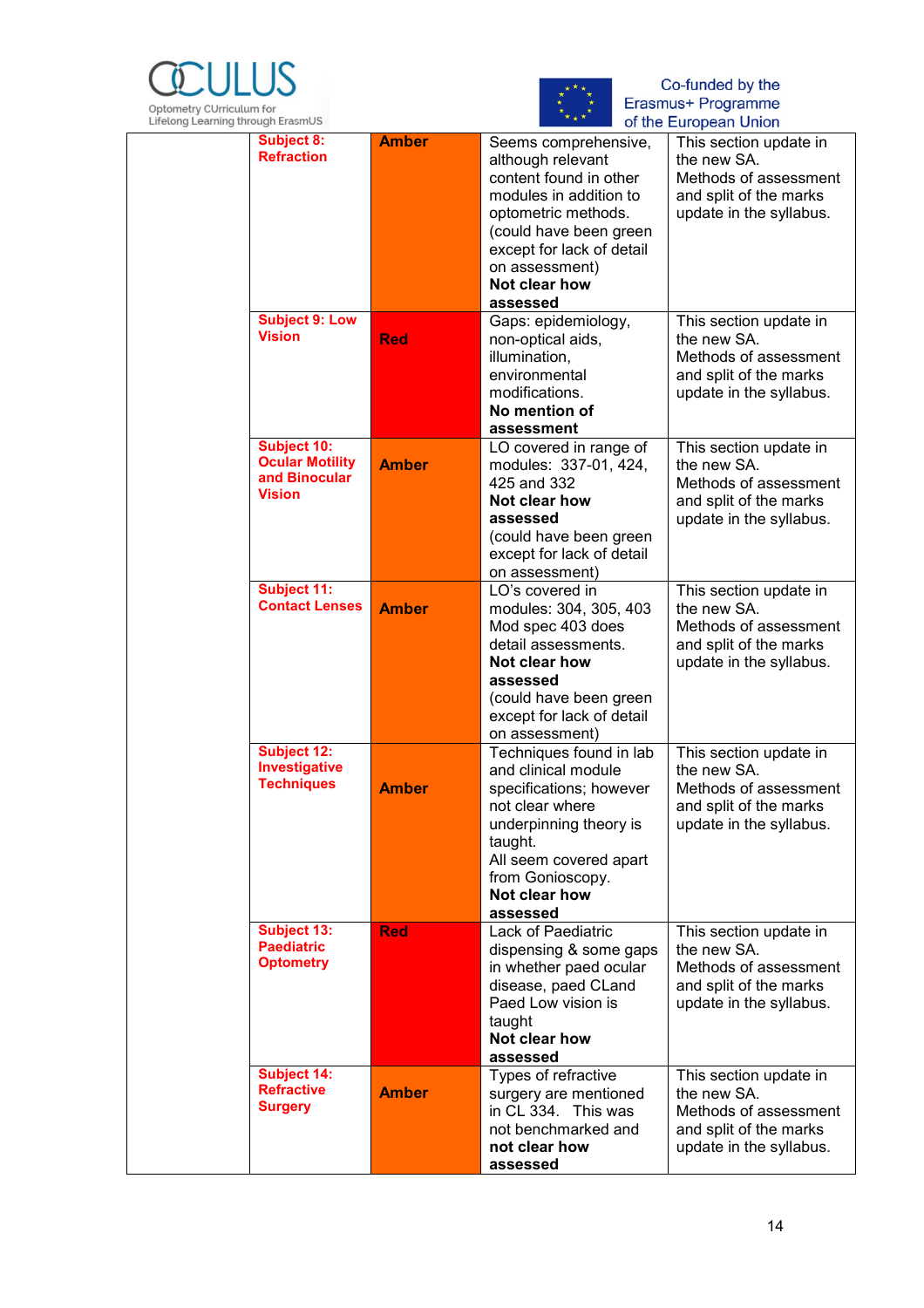



| <b>Subject 8:</b><br><b>Refraction</b>                                                   | <b>Amber</b> | Regular clinical<br>experience noted, and<br>students are assessed<br>on Meditrek. Gaps in<br>diagnostic drugs,<br>referral management<br>and communication.<br>Module specifications<br>lack detail on how<br>specific LO's are known<br>to be deemed<br>competent.                                    | $m \cdot p \cdot m \cdot n \cdot m$<br>This section update in<br>the new SA.<br>Assessment reference<br>submitted in the new SA<br>Detailed about<br>diagnostic drugs<br>mentioned in the section<br>above<br>"Detailed regarding<br><b>Gaps recognize</b><br>during the process" |
|------------------------------------------------------------------------------------------|--------------|---------------------------------------------------------------------------------------------------------------------------------------------------------------------------------------------------------------------------------------------------------------------------------------------------------|-----------------------------------------------------------------------------------------------------------------------------------------------------------------------------------------------------------------------------------------------------------------------------------|
|                                                                                          |              | Supplemental portfolio/<br>student tracking of<br>competencies needed.                                                                                                                                                                                                                                  |                                                                                                                                                                                                                                                                                   |
| <b>Subject 9: Low</b><br><b>Vision</b>                                                   | <b>Amber</b> | Not clear that all LO's<br>are met and the student<br>would have ability to<br>perform a low vision<br>assessment<br>Is it possible that a<br>student may not see a<br>low vision patient?<br>Module specifications<br>lack detail on how<br>specific LO's are known<br>to be deemed<br>competent.      | This section update in<br>the new SA.<br>Assessment reference<br>submitted in the new SA                                                                                                                                                                                          |
| <b>Subject 10:</b><br><b>Ocular Motility</b><br>and<br><b>Binocular</b><br><b>Vision</b> | <b>Amber</b> | Acknowledgement that<br>lack of consistency in<br>patient episodes in 406<br>and 409. But vision<br>therapy labs (vision<br>training and orthoptics)<br>may train students in<br>these aspects.<br>Module specifications<br>lack detail on how<br>specific LO's are known<br>to be deemed<br>competent. | This section update in<br>the new SA.<br>Assessment reference<br>submitted in the new SA                                                                                                                                                                                          |
| <b>Subject 11:</b><br><b>Contact Lenses</b>                                              | <b>Red</b>   | This section not<br>completed.<br>C/L clinic in 4 <sup>th</sup> year<br>under staff supervision -<br>but not clear real<br>patients.                                                                                                                                                                    | This section update in<br>the new SA.<br>Assessment reference<br>submitted in the new SA                                                                                                                                                                                          |
| <b>Subject 12:</b><br>Investigative<br><b>Techniques</b>                                 | <b>Red</b>   | No diagnostic drugs.<br>No visual fields.<br>Module specifications<br>lack detail on how<br>specific LO's are known<br>to be deemed<br>competent.                                                                                                                                                       | This section update in<br>the new SA.<br>Assessment reference<br>submitted in the new SA<br>Detailed about<br>diagnostic drugs and<br>visual fields mentioned<br>in the section above                                                                                             |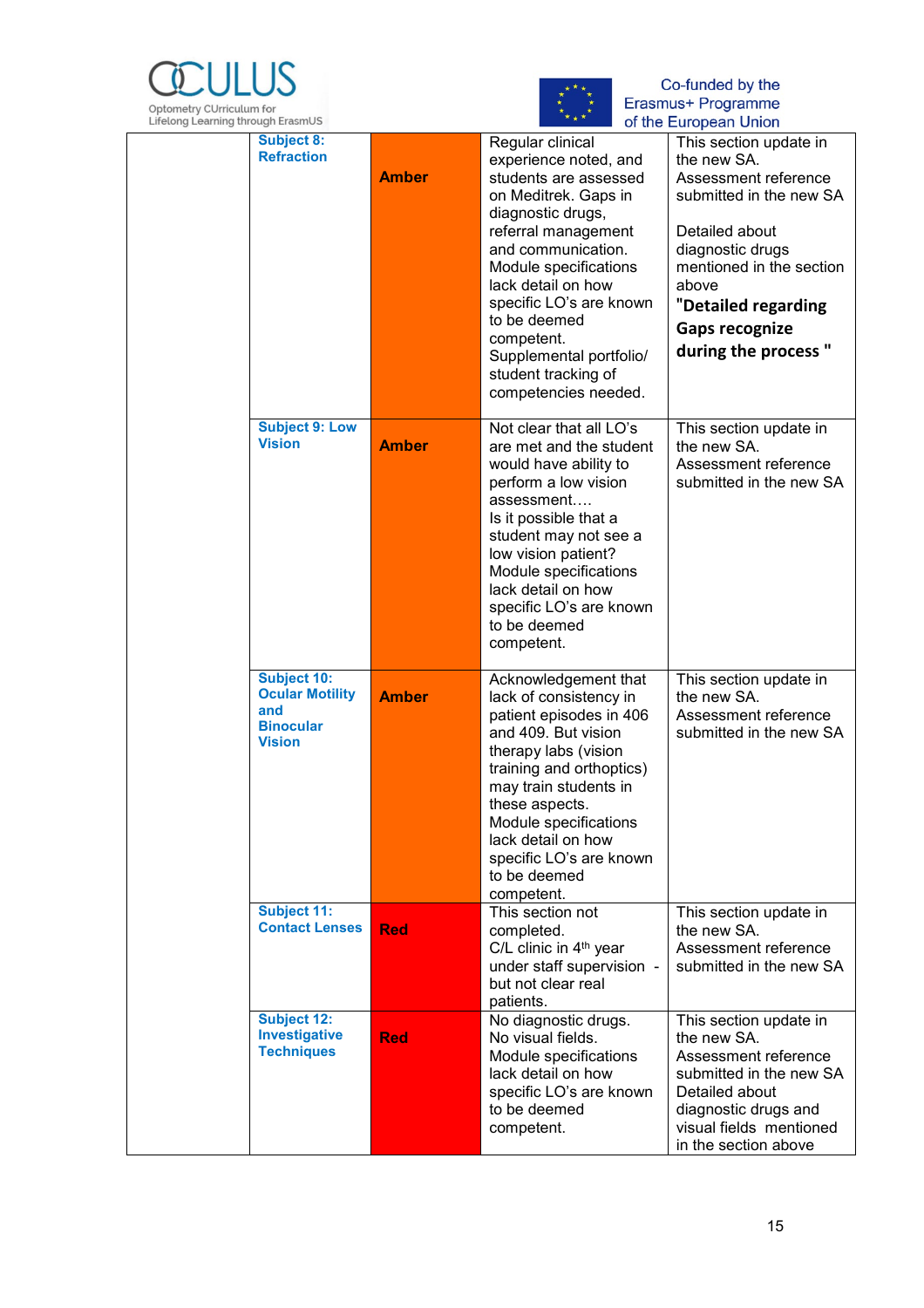



| Lifetong Learning through Erasmus |                                                             |            |                                                                                                                                                         | or the European Union                                                                                                             |
|-----------------------------------|-------------------------------------------------------------|------------|---------------------------------------------------------------------------------------------------------------------------------------------------------|-----------------------------------------------------------------------------------------------------------------------------------|
|                                   |                                                             |            |                                                                                                                                                         | "Detailed regarding<br><b>Gaps recognize</b><br>during the process "                                                              |
|                                   | <b>Subject 13:</b><br><b>Paediatric</b><br><b>Optometry</b> | <b>Red</b> | Few (and possibly no)<br>real patient episodes.<br>Module specifications<br>lack detail on how<br>specific LO's are known<br>to be deemed<br>competent. | This section update in<br>the new SA.<br>Detailed about more<br>Paediatric patient in the<br>section above undrer<br>"Paediatric" |

### **PART C: General Health and Ocular Abnormalities**

| <b>European</b><br><b>Diploma</b><br><b>Examination</b><br><b>Sections</b> | Self-<br><b>Assessment</b><br><b>Document</b><br>Competency            | <b>Provisional</b><br><b>Opinion</b> | <b>Comments</b>                                                                                                                                                                                                            | <b>BIU</b><br><b>Strategy:</b>                                                                                         |
|----------------------------------------------------------------------------|------------------------------------------------------------------------|--------------------------------------|----------------------------------------------------------------------------------------------------------------------------------------------------------------------------------------------------------------------------|------------------------------------------------------------------------------------------------------------------------|
|                                                                            | <b>Areas</b>                                                           |                                      |                                                                                                                                                                                                                            |                                                                                                                        |
| Part C<br>1. Biology<br>2. Ocular<br>Biology<br>3. Ocular                  | <b>Subject 12:</b><br>Investigative<br><b>Techniques</b>               | <b>Amber</b>                         | Same as Part B                                                                                                                                                                                                             | This section update in<br>the new SA.<br>Methods of<br>assessment and split<br>of the marks update in<br>the syllabus. |
| Abnormality                                                                | <b>Subject 15:</b><br><b>Anatomy and</b><br><b>Histology</b>           | <b>Amber</b>                         | LO 2 not in Self-<br>assessment doc.<br>(Cells: membranes,<br>compartments,<br>organelles, stem cells,<br>cell differentiation)<br>Modules 103, 101<br><b>Not clear how LOs</b><br>assessed<br>(could have been<br>green?) | This section update in<br>the new SA.<br>Methods of<br>assessment and split<br>of the marks update in<br>the syllabus. |
|                                                                            | <b>Subject 16:</b><br><b>Neuroscience</b>                              | <b>Amber</b>                         | Module 410.<br>Neurophysiology of the<br>brain.<br>Also 102 covers<br>neuroanatomy of<br>brain?<br><b>Not clear how LOs</b><br>assessed<br>(could have been<br>green?)                                                     | This section update in<br>the new SA.<br>Methods of<br>assessment and split<br>of the marks update in<br>the syllabus. |
|                                                                            | Subject 17:<br>General<br><b>Physiology and</b><br><b>Biochemistry</b> |                                      | Learning outcomes: The<br>candidates should demonstrate<br>fundamental knowledge and<br>insight into physiology and<br>biochemistry. Knowledge and                                                                         | This section update in<br>the new SA.<br>Methods of<br>assessment and split                                            |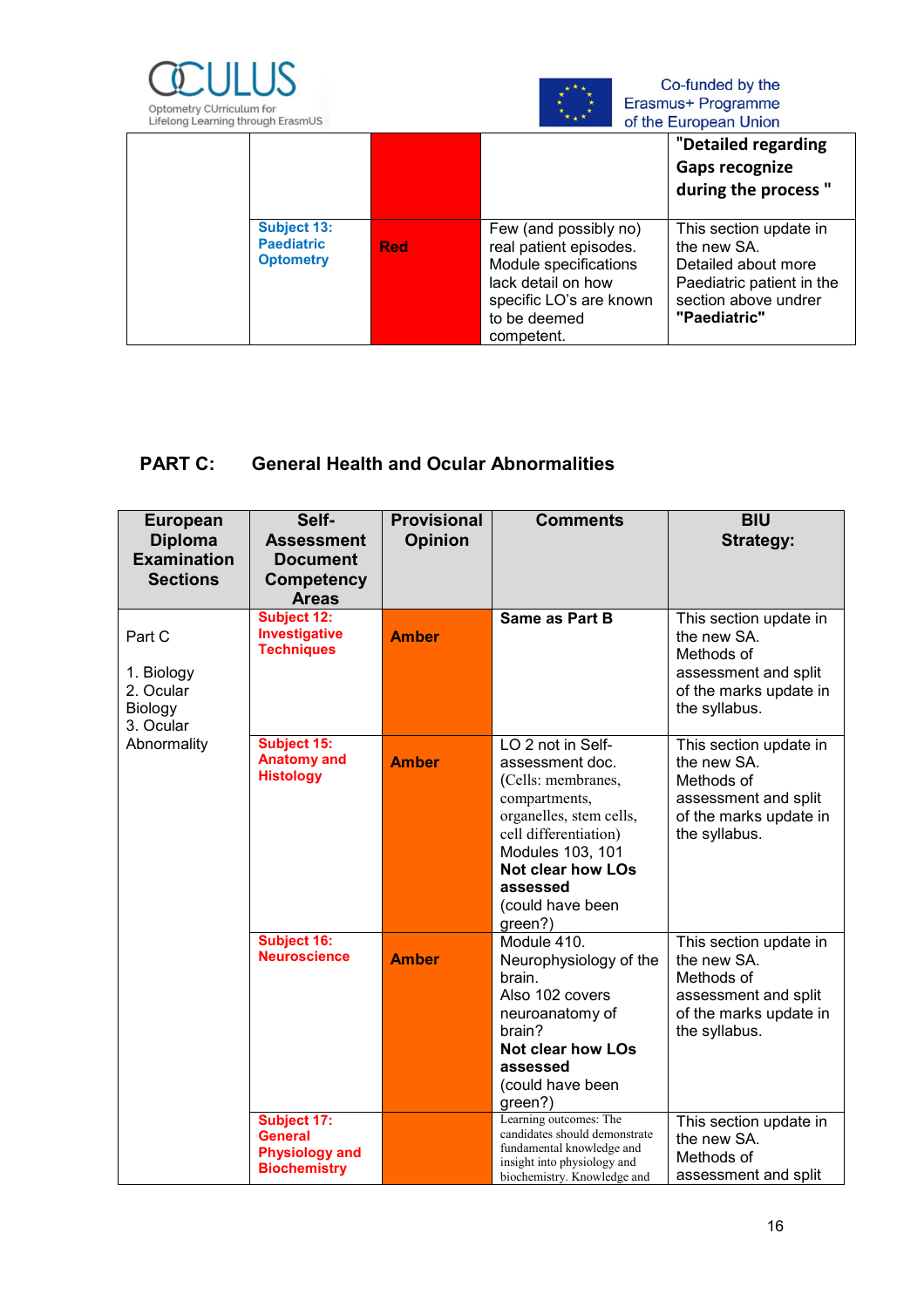



| Lifetong Learning unough Literitios |                                                                                      |              |                                                                                                                                                                                                                                                                                                                                                                                                                                                                                           | ι οι της Ευτορςαπ Οπισπ                                                                                                                                                           |
|-------------------------------------|--------------------------------------------------------------------------------------|--------------|-------------------------------------------------------------------------------------------------------------------------------------------------------------------------------------------------------------------------------------------------------------------------------------------------------------------------------------------------------------------------------------------------------------------------------------------------------------------------------------------|-----------------------------------------------------------------------------------------------------------------------------------------------------------------------------------|
|                                     |                                                                                      |              | understanding should be<br>demonstrated in the areas of:<br>$(1)$ respiration, $(2)$<br>gastrointestinal activity, (3)<br>muscles, $(4)$ body fluids, $(5)$<br>renal system, (6) circulatory<br>system, (7) endocrine system,<br>(8) proteins, (9) carbohydrates,<br>$(10)$ lipids, $(11)$ molecular<br>biology, and (12) bioenergetics.<br>Rows not correct on<br>Self-Assessment Doc.<br>But this content is<br>covered in<br>Modules 117, 101 and<br>102<br>No method of<br>assessment | of the marks update in<br>the syllabus.                                                                                                                                           |
|                                     | <b>Subject 18:</b>                                                                   | <b>Amber</b> | Modules 219,206,411                                                                                                                                                                                                                                                                                                                                                                                                                                                                       | This section update in                                                                                                                                                            |
|                                     | <b>Microbiology</b>                                                                  |              | No method of                                                                                                                                                                                                                                                                                                                                                                                                                                                                              | the new SA.                                                                                                                                                                       |
|                                     | and Immunology                                                                       |              | assessment                                                                                                                                                                                                                                                                                                                                                                                                                                                                                | Methods of                                                                                                                                                                        |
|                                     |                                                                                      |              |                                                                                                                                                                                                                                                                                                                                                                                                                                                                                           | assessment and split                                                                                                                                                              |
|                                     |                                                                                      |              |                                                                                                                                                                                                                                                                                                                                                                                                                                                                                           | of the marks update in                                                                                                                                                            |
|                                     |                                                                                      |              |                                                                                                                                                                                                                                                                                                                                                                                                                                                                                           | the syllabus.                                                                                                                                                                     |
|                                     | Subject 19:<br><b>General</b>                                                        |              | 420 is headed                                                                                                                                                                                                                                                                                                                                                                                                                                                                             | This section update in<br>the new SA.                                                                                                                                             |
|                                     | <b>Pharmacology</b>                                                                  |              | Phramacology of the<br>Eye. This is neither                                                                                                                                                                                                                                                                                                                                                                                                                                               | Methods of                                                                                                                                                                        |
|                                     |                                                                                      |              | general nor ocular -                                                                                                                                                                                                                                                                                                                                                                                                                                                                      | assessment and split                                                                                                                                                              |
|                                     |                                                                                      |              | no diagnostic drugs -                                                                                                                                                                                                                                                                                                                                                                                                                                                                     | of the marks update in                                                                                                                                                            |
|                                     |                                                                                      |              | no method of                                                                                                                                                                                                                                                                                                                                                                                                                                                                              | the syllabus.                                                                                                                                                                     |
|                                     |                                                                                      |              | assessment                                                                                                                                                                                                                                                                                                                                                                                                                                                                                |                                                                                                                                                                                   |
|                                     |                                                                                      |              |                                                                                                                                                                                                                                                                                                                                                                                                                                                                                           |                                                                                                                                                                                   |
|                                     | <b>Subject 20:</b><br><b>Pathology and</b><br>General<br><b>Medical</b><br>disorders |              | 331 very general<br>unable to find specific<br>references to match<br>SA. No assessment<br>criteria                                                                                                                                                                                                                                                                                                                                                                                       | This section update in<br>the new SA.<br>Methods of<br>assessment and split<br>of the marks update in<br>the syllabus.                                                            |
|                                     | <b>Subject 21:</b><br>Epidemiology<br>and Biostatistics                              |              | Not completed. ? Is<br>this in 331 week 3? No<br>assessment criteria                                                                                                                                                                                                                                                                                                                                                                                                                      | This section update in<br>the new SA.<br>Methods of<br>assessment and split<br>of the marks update in<br>the syllabus.<br>Detailed in the section<br>above<br>"Detailed regarding |
|                                     |                                                                                      |              |                                                                                                                                                                                                                                                                                                                                                                                                                                                                                           | <b>Gaps recognize</b>                                                                                                                                                             |
|                                     |                                                                                      |              |                                                                                                                                                                                                                                                                                                                                                                                                                                                                                           | during the process "                                                                                                                                                              |
|                                     |                                                                                      |              |                                                                                                                                                                                                                                                                                                                                                                                                                                                                                           |                                                                                                                                                                                   |
|                                     | <b>Subject 22:</b>                                                                   |              | Module: 204/212. ?                                                                                                                                                                                                                                                                                                                                                                                                                                                                        | This section update in                                                                                                                                                            |
|                                     | <b>Ocular Anatomy</b><br>and Physiology                                              |              | ocular blood supply<br>and sclera                                                                                                                                                                                                                                                                                                                                                                                                                                                         | the new SA.<br>Methods of<br>assessment and split<br>of the marks update in                                                                                                       |
|                                     |                                                                                      |              |                                                                                                                                                                                                                                                                                                                                                                                                                                                                                           | the syllabus.                                                                                                                                                                     |